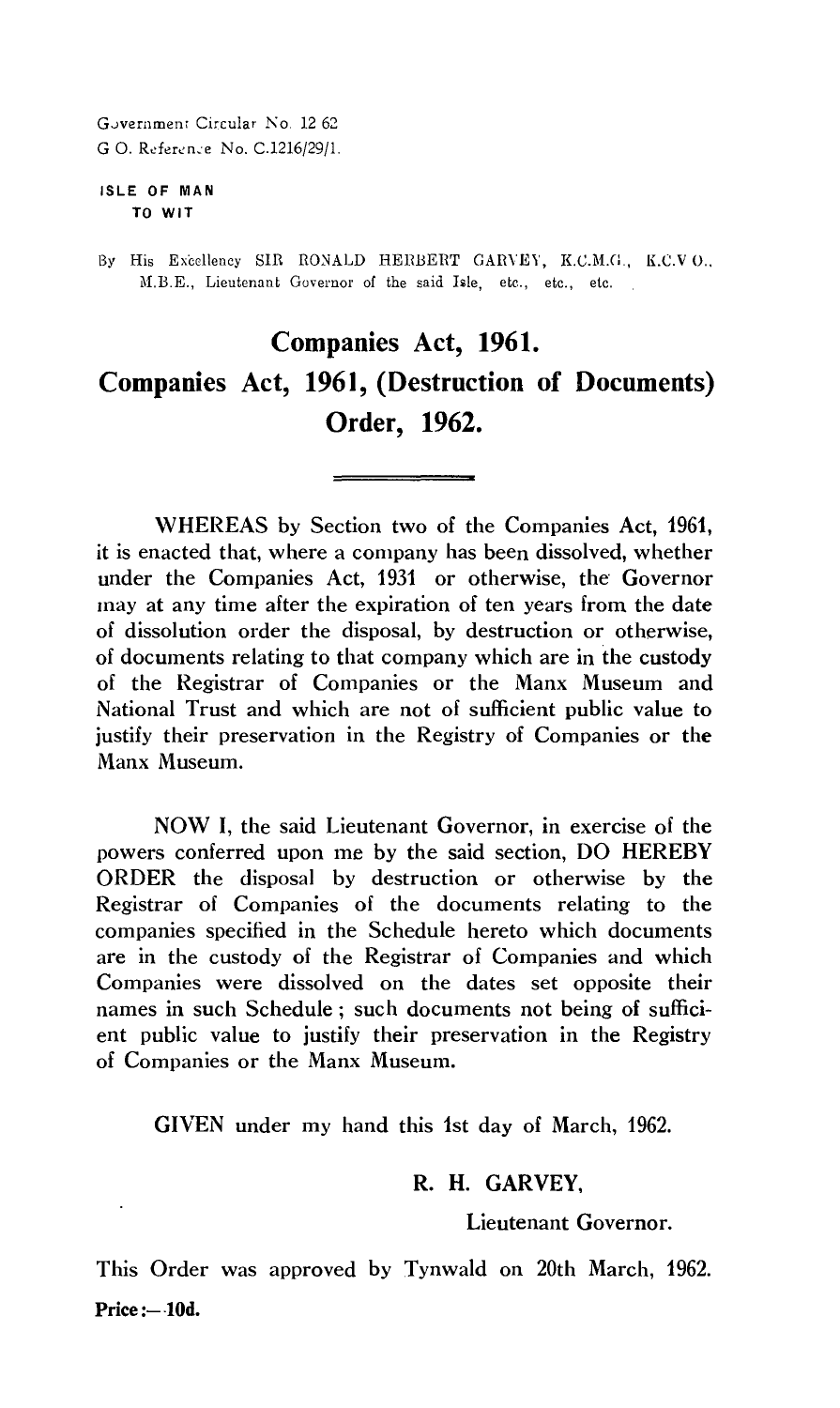## **SCHEDULE**

## **COMPANIES ACT, 1961,**

List of Companies which have been dissolved for more than ten years and are to be disposed of by destruction or otherwise.

| No.                                                                                                          | Name of Company                                                                                                                                                                                                                                                                                                                                                                                                                                                                                                             | Date of<br><b>Dissolution</b>                                                                                                                                                                                                                                                                                                 |
|--------------------------------------------------------------------------------------------------------------|-----------------------------------------------------------------------------------------------------------------------------------------------------------------------------------------------------------------------------------------------------------------------------------------------------------------------------------------------------------------------------------------------------------------------------------------------------------------------------------------------------------------------------|-------------------------------------------------------------------------------------------------------------------------------------------------------------------------------------------------------------------------------------------------------------------------------------------------------------------------------|
| 683<br>852<br>633<br>770<br>341<br>727<br>600                                                                | Absip Limited<br>Aerotechnics Limited<br>A. J. Relph Limited<br><b>Albion Trust Limited</b><br>Albuminoids Limited<br><b>Albury Limited</b><br>All British Potato Crisps Company Ltd.                                                                                                                                                                                                                                                                                                                                       | 9th November 1939<br>12th January 1948<br>18th February 1936<br>23rd January 1938<br>13th October 1923<br>11th April 1937<br>6th October 1934                                                                                                                                                                                 |
| 506<br>420                                                                                                   | Almah Chemical Co. Limited, The<br>Anglo-Andean Development Syndicate<br>Ltd.                                                                                                                                                                                                                                                                                                                                                                                                                                               | 2nd May 1933<br>6th October 1934                                                                                                                                                                                                                                                                                              |
| 419                                                                                                          | Anglo-Californian Vineyards (1922)<br>Ltd.                                                                                                                                                                                                                                                                                                                                                                                                                                                                                  | 18th February 1936                                                                                                                                                                                                                                                                                                            |
| 595                                                                                                          | Anglo-Continental Leather Industries<br>Ltd.                                                                                                                                                                                                                                                                                                                                                                                                                                                                                | 6th October 1934                                                                                                                                                                                                                                                                                                              |
| 596                                                                                                          | <b>Anglo-Dutch Property Finance</b><br>Company Ltd.                                                                                                                                                                                                                                                                                                                                                                                                                                                                         | 6th October 1934                                                                                                                                                                                                                                                                                                              |
| 654                                                                                                          | Anglo French Properties Company<br>Limited                                                                                                                                                                                                                                                                                                                                                                                                                                                                                  | 25th September 1937                                                                                                                                                                                                                                                                                                           |
| 614<br>529                                                                                                   | Anglo-Italian Mills Limited<br>Anglo-Manx Oil and Grease Works<br>Ltd. The                                                                                                                                                                                                                                                                                                                                                                                                                                                  | 6th October 1934<br>2nd May 1933                                                                                                                                                                                                                                                                                              |
| 543<br>779<br>643<br>546<br>787<br>602<br>598<br>422<br>755<br>242<br>290<br>664<br>856<br>862<br>742<br>395 | Anglo-Scottish Trading Co. Ltd., The<br>Angus Estates (Manx) Limited<br><b>Ardanbrite Flooring Company Limited</b><br>Armay and Company Limited<br>Arncliffe Limited<br>Ashcrofts Stores (Ramsey) Limited<br>Ashfields Limited<br>A. T. Gunn & Co. Ltd.<br><b>Athole Trustees Limited</b><br>Austin & Austin Limited<br>Australian Corporation Limited, The<br>Baldwin Trading Co. Limited<br>Baljean Limited<br><b>Ballavale Trust Limited</b><br><b>Ballure Limited</b><br>Ballymena and Coleraine Corporation<br>Limited | 24th March 1939<br>13th September 1938<br>18th February 1936<br>2nd May 1933<br>23rd January 1938<br>12th May 1948<br>16th February 1942<br>13th August 1926<br>16th February 1942<br>13th October 1923<br>13th October 1923<br>24th June 1937<br>19th April 1949<br>30th October 1947<br>4th November 1937<br>21st July 1934 |
| 403<br>792<br>446<br>763<br>306<br>423                                                                       | B. & O. C. (Company) Limited<br>Bargain Price & Company Limited<br><b>Barkers</b> Limited<br><b>Barrule Limited</b><br>Beech and Shaw Limited<br>Belfast Oils and Produce Co. Limited                                                                                                                                                                                                                                                                                                                                       | 26th May 1928<br>13th September 1938<br>26th May 1928<br>25th September 1937<br>26th May 1928<br>26th May 1928                                                                                                                                                                                                                |

423 Belfast Oils and Produce Co. Limited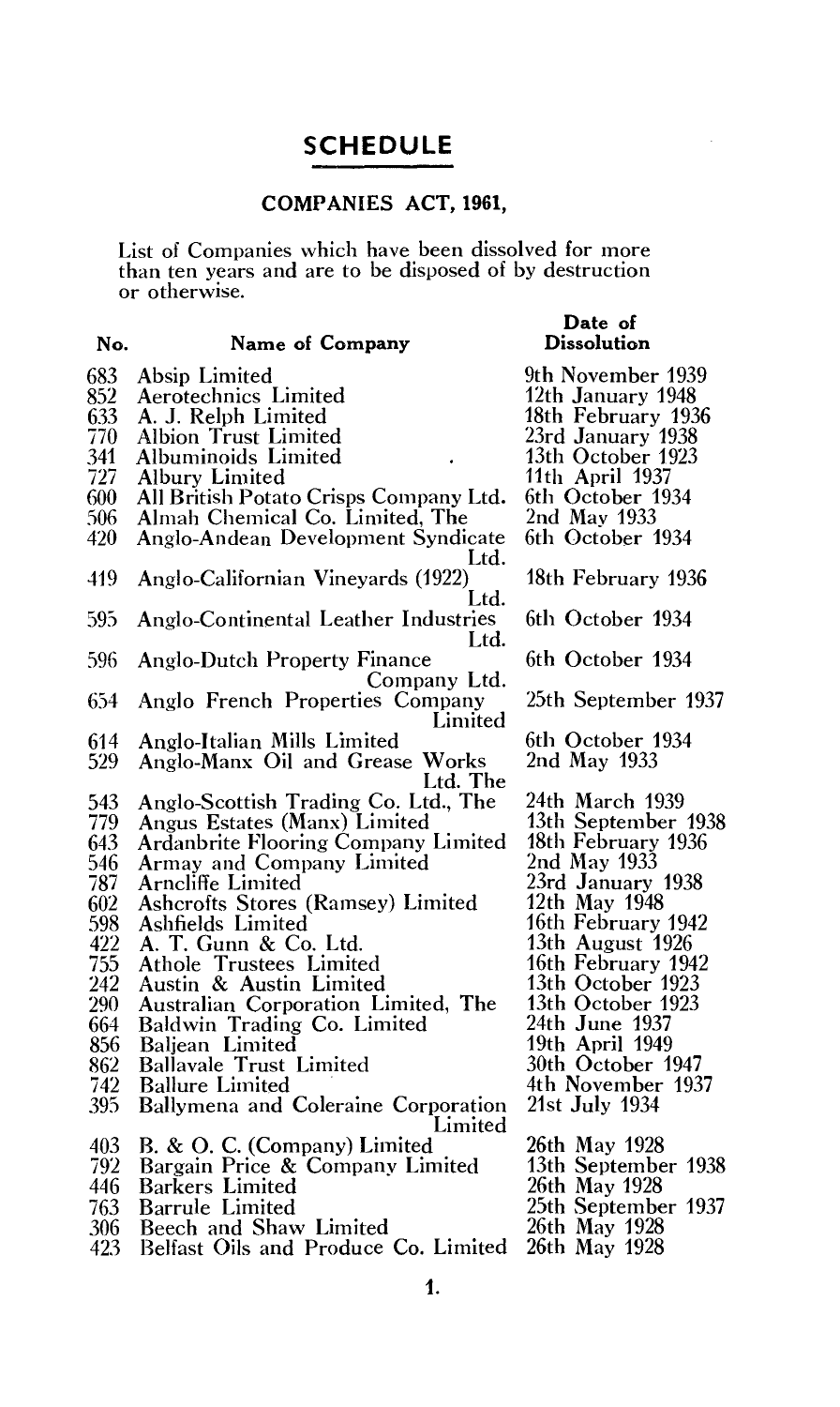| No.        | Name of Company                                 | Dissolution                               |
|------------|-------------------------------------------------|-------------------------------------------|
| 685        | Bell Boy Company Limited, The                   | 22nd August 1937                          |
| 502        | <b>Belmont Motors Limited</b>                   | 6th September 1947                        |
| 780        | B.E.P. (Manx) Limited                           | 13th September 1938                       |
| 645        | Bernards Clubs Limited                          | 18th February 1936                        |
| 166        | Bijou Theatre & Buildings Co.                   | 13th October 1923                         |
|            | Limited, The                                    |                                           |
| 91         | Bill Posting Co. Limited, Isle of Man           | 13th October 1923                         |
| 43         | Black Marble Works Co. Limited,                 | 13th October 1923                         |
|            | Isle of Man                                     |                                           |
| 490        | Bolton Trust Company Limited, The               | 25th February 1939                        |
| 734        | <b>Bonavis Limited</b>                          | 8th April 1937                            |
| 405        | Boot and Shoe Merchants Limited                 | 17th November 1938                        |
| 761        | <b>Braaid Limited</b>                           | 25th September 1937                       |
| 756        | <b>Bradda Limited</b>                           | 13th September 1938                       |
| 772        | Brandon Estates (Manx) Limited                  | 13th July 1938                            |
| 771        | Brandon Trustee Company Limited                 | 13th July 1938                            |
| 743        | <b>Brenton Limited</b>                          | 4th November 1937                         |
| 926        | Bridson W. F. & Co. Limited                     | 12th January 1948                         |
| 463        | <b>Brighter Douglas Limited</b>                 | 26th May 1928                             |
| 615        | British and Manx Trust Limited                  | 6th October 1934                          |
| 653        | <b>British and Swiss Investment</b>             | 25th September 1937                       |
|            | Company Ltd.                                    |                                           |
| 354        | British Baltic Export and Import Co.            | 13th October 1923                         |
| 703        | Ltd.<br>British Bankers Reinsurance Fdn.        | 25th September 1937                       |
|            | Limited                                         |                                           |
| 714        | British Placing Bank Limited                    | 25th September 1937                       |
| 592        | <b>Broomhall Trust Limited</b>                  | 27th October 1945                         |
| 518        | Brotherton, (I.O.M.) Limited                    | 24th October 1942                         |
| 744        | <b>Broughton Trust Limited</b>                  | 25th May 1939<br>24th March 1939          |
| 631        | Brummel Aromatic & Mfg. Co.<br>Limited          |                                           |
| 397        | Bundy and Company Limited                       | 21st September 1928                       |
| 1039       | <b>Business House Supplies Limited</b>          | 18th January 1950                         |
| 603        | Cadolite Limited                                | 6th October 1934                          |
| 796        | Campbells Pharmacy Limited                      | 3rd May 1941                              |
| 245        | Carbol O. Limited                               | 13th October 1923                         |
| 616        | Carlton Road Houses Limited                     | 6th October 1934                          |
| 1032       | Catering Trades Equipment (I.O.M.)<br>Ltd.      | 30th November 1949                        |
| 658        | Castle Hill Bakery Limited                      | 19th October 1939                         |
| 706        | Castle Investments Limited                      | 4th November 1937                         |
| 260        | Castle Syndicate Limited, The                   | 14th May 1910                             |
| 82         | Castletown Building & Investment                | 13th October 1923                         |
|            | Co. Limited                                     |                                           |
| 715        | Castle Trust Company Limited                    | 4th November 1937                         |
| 583        | Ceylon Tobacco Company Limited                  | 13th February 1938<br>25th September 1937 |
| 674<br>737 | Chenawi Properties Co. Ltd.<br>Cheveley Limited | 29th January 1937                         |
| 303        | Clarke's Peveril House Limited                  | 19th November 1916                        |
|            |                                                 |                                           |

**Date of** 

7th November 1937

 $\chi$ 

705 Clermont Trust Limited

**2.**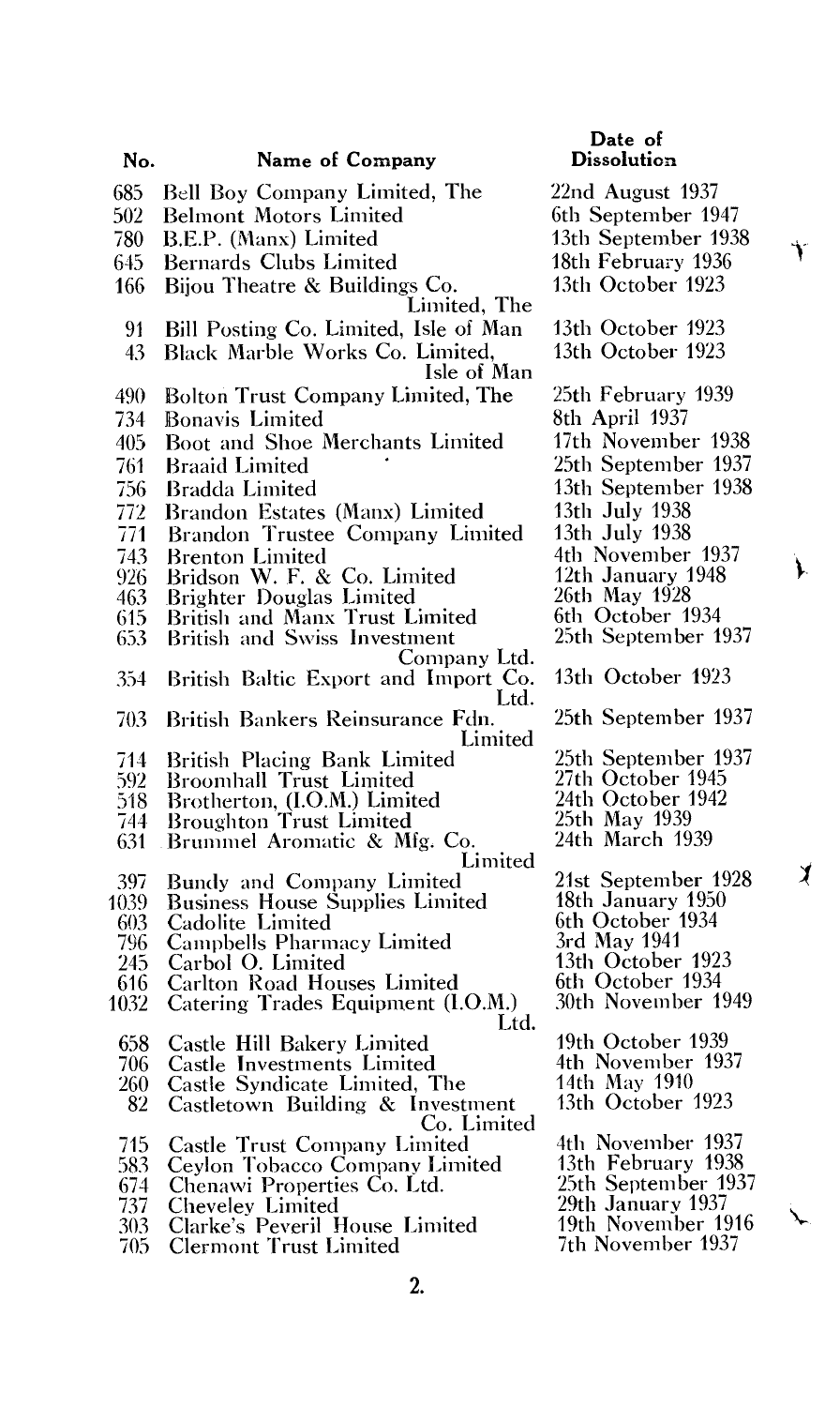|                            | No.                                                                                     | Name of Company                                                                                                                                                                                                                                                                                                                                                             | Date of<br><b>Dissolution</b>                                                                                                                                                                                                                                          |
|----------------------------|-----------------------------------------------------------------------------------------|-----------------------------------------------------------------------------------------------------------------------------------------------------------------------------------------------------------------------------------------------------------------------------------------------------------------------------------------------------------------------------|------------------------------------------------------------------------------------------------------------------------------------------------------------------------------------------------------------------------------------------------------------------------|
| $\boldsymbol{\mathcal{T}}$ | 481<br>574<br>672<br>753<br>575<br>839<br>790<br>689<br>700<br>757<br>663<br>758<br>454 | Clucas' Garage Limited<br>Cohesite Company Limited, The<br>Colegate, G.H. Limited<br>Coleman Limited<br>Colourbeam Limited<br><b>Commercial Textiles Limited</b><br>Continental Association Ltd.<br><b>Contract Properties Limited</b><br>Coombe Limited<br><b>Cowell Estates Limited</b><br>Cowley, G.H. Limited<br>Cregneish Limited<br>Crowther's Patent Fuel Economiser | 16th February 1942<br>6th October 1934<br>25th September 1937<br>13th September 1938<br>2nd May 1933<br>14th January 1949<br>6th August 1946<br>13th September 1938<br>5th March 1945<br>18th December 1940<br>24th March 1939<br>25th September 1937<br>26th May 1928 |
|                            | 178<br>940<br>558<br>114<br>476                                                         | Limited<br>Cunard House Limited, The<br>C. Y. Ellis Limited<br>Davies Garage Limited<br>Debenture Trust Corporation Limited<br>Deep Sea Operations Syndicate                                                                                                                                                                                                                | 24th July 1906<br>5th August 1949<br>28th December 1945<br>17th March 1913<br>26th May 1928                                                                                                                                                                            |
|                            | 996<br>812<br>751<br>387<br>139<br>124                                                  | Limited<br>Dennis, S. & B. & Co. Limited<br>Derbyhaven Hotel Limited, The<br>Derek Limited<br>Diad Limited<br>Diorama Co. Limited, Isle of Man<br>Douglas & Isle of Man Advertisers &                                                                                                                                                                                       | 12th January 1948<br>13th May 1946<br>13th September 1938<br>26th May 1928<br>13th October 1923<br>13th October 1923                                                                                                                                                   |
|                            | 137<br>810<br>774                                                                       | <b>Billposters Limited</b><br>Douglas Grand Buildings Syndicate<br>Limited<br>Dowty (Scarborough) Limited<br>Duncan Trust Limited, The                                                                                                                                                                                                                                      | 13th October 1923<br>24th September 1945<br>13th July 1937                                                                                                                                                                                                             |
| ŗ                          | 267<br>313<br>113                                                                       | Dunluce and Glentask Iron Ore Co.<br>Limited, The<br>Eastern Development Co. Limited, The<br>Elsinore Hotel and Hydropathic Co.                                                                                                                                                                                                                                             | 22nd August 1923<br>13th October 1923<br>13th October 1923                                                                                                                                                                                                             |
|                            | 593<br>589                                                                              | Ltd.<br><b>Empire Fibres Limited</b><br><b>Empire Fruit and Food Products</b><br>Limited                                                                                                                                                                                                                                                                                    | 18th February 1936<br>3rd July 1934                                                                                                                                                                                                                                    |
|                            | 895<br>433<br>142                                                                       | <b>Empire Wines Limited</b><br><b>Energy Flying Company Limited</b><br><b>English &amp; Scottish Securities</b>                                                                                                                                                                                                                                                             | 12th January 1948<br>25th September 1937<br>13th October 1923                                                                                                                                                                                                          |
|                            | 1128<br>739<br>776<br>308                                                               | Insurance Corp. Limited<br><b>Etomic Products Limited</b><br>Factors (I.O.M.) Limited<br>Fairlawn Limited<br>Fargher and Shimmin Limited,                                                                                                                                                                                                                                   | 29th December 1950<br>16th February 1942<br>14th December 1937<br>20th April 1923                                                                                                                                                                                      |
| J.                         | 337<br>719<br>515<br>782<br>427                                                         | Sutcliffe<br><b>Farghers Garage Limited</b><br><b>Farley Limited</b><br>Farmers Direct Supply Co. Limited<br>Fellowes, Limited<br><b>Fibre Venturers Limited</b>                                                                                                                                                                                                            | 8th April 1946<br>13th October 1938<br>2nd May 1933<br>7th February 1942<br>2nd May 1933                                                                                                                                                                               |

 $\dot{\mathbf{X}}$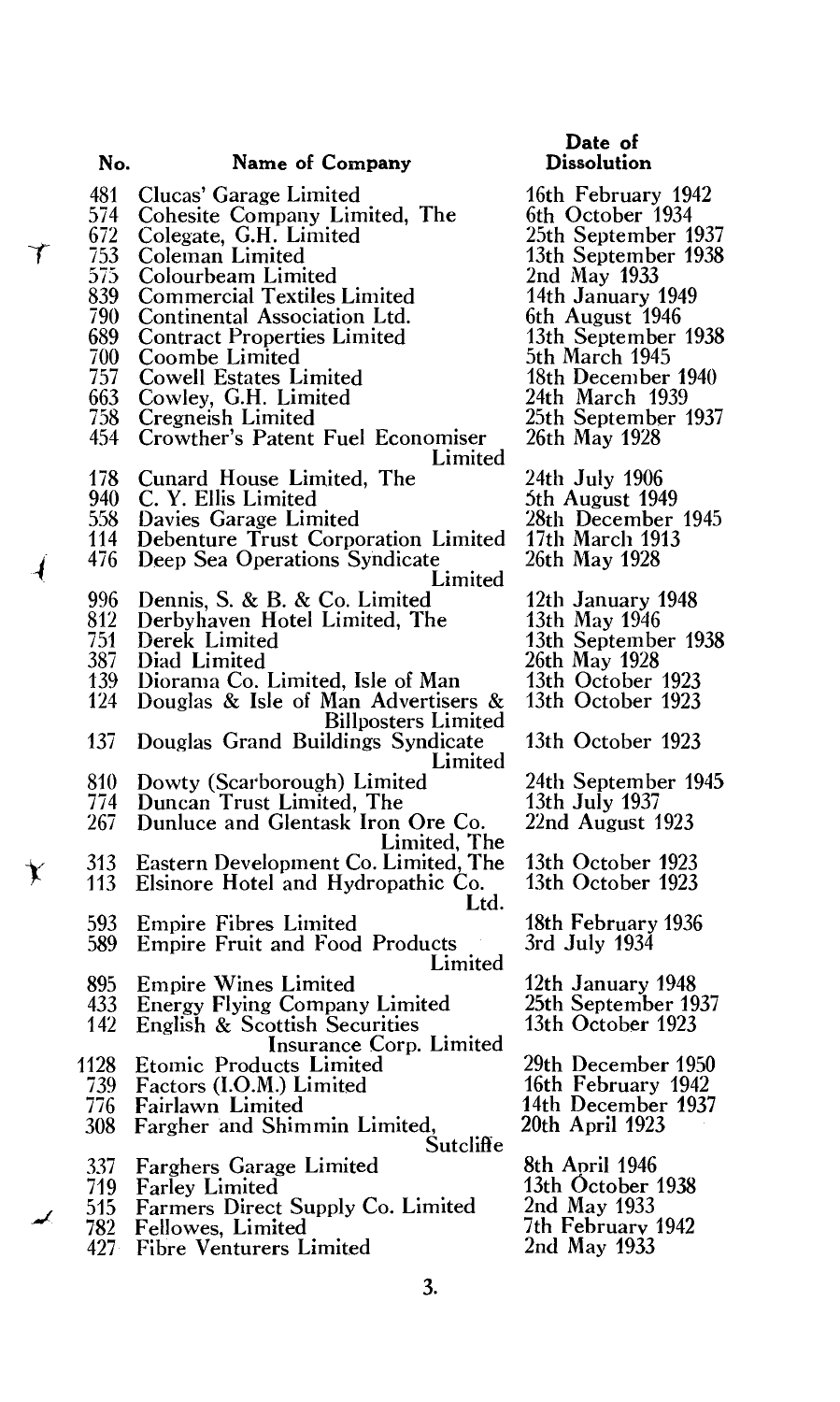| No.        | Name of Company                                              | <b>Dissolution</b>                     |
|------------|--------------------------------------------------------------|----------------------------------------|
| 622        | Filaman Limited                                              | 12th January 1948                      |
| 666        | Film Holdings Limited                                        | 25th July 1939                         |
| 396        | Film Printers (1921) Limited                                 | 10th October 1924                      |
| 277        | Films (South Africa) Limited                                 | 13th October 1923                      |
| 467        | Finch Hill Garage Limited                                    | 6th October 1934                       |
| 1111       | <b>Eyreton Estates Limited</b>                               | 31st August 1950                       |
| 803        | Fixed Holding Trust Company of Man                           | 24th March 1939                        |
|            | Limited, The                                                 |                                        |
| 808        | <b>Fleshwick Limited</b>                                     | 5th February 1939                      |
| 736        | <b>Flinty Limited</b>                                        | 30th June 1949                         |
| 764        | <b>Foxdale Limited</b>                                       | 25th September 1937                    |
| 789        | <b>Framulton Limited</b>                                     | 13th September 1938                    |
| 482        | Fred Karno Productions Limited                               | 26th May 1928                          |
| 360        | F. W. Smith and Company (Douglas)                            | 26th May 1928                          |
|            | Limited                                                      |                                        |
| 539        | Gayton Motor Company Limited                                 | 12th August 1934                       |
| 947        | General Agencies (I.O.M.) Limited                            | 28th January 1949                      |
| 833        | <b>General Industrial Development</b>                        | 31st March 1949                        |
|            | Company Limited                                              |                                        |
| 620        | <b>General Securities Holding Limited</b>                    | 26th September 1937                    |
| 310        | General Trading Co. Limited                                  | 20th January 1927                      |
| 367        | G. H. T. Company (I.O.M.) Limited                            | 2nd February 1923                      |
| 471        | Gibbs, Limited, John                                         | 25th September 1937                    |
| 299        | Gibson, W. A. Limited                                        | 21st September 1928                    |
| 986        | Golf and Country Club (Peel) Limited                         | 28th January 1949                      |
| 563        | <b>Grafton Trust Limited</b>                                 | 4th February 1938                      |
| 882        | Gresham Hotels (I.O.M.) Limited                              | 23rd October 1948                      |
| 212<br>323 | Groome John Limited                                          | 22nd August 1923<br>16th February 1942 |
| 422        | Groome, John (1917) Limited<br>Gunn, A. T. & Company Limited | 13th August 1926                       |
| 401        | <b>Hadfield Hotel Limited</b>                                | 30th September 1924                    |
| 461        | Hales, James & Son, Limited                                  | 16th February 1942                     |
| 435        | "Happy Days" Motors Limited                                  | 4th July 1928                          |
| 640        | <b>Happy Days Motors Limited</b>                             | 29th June 1943                         |
| 669        | Harlea Investment Trust Limited                              | 22nd October 1937                      |
| 836        | Hawtrey, Charles T., Limited                                 | 16th February 1942                     |
| 815        | Health & Beauty Limited                                      | 28th January 1949                      |
| 547        | Health Ray Clinics and Medical                               | 2nd May 1933                           |
|            | Gymnasia Limited                                             |                                        |
| $699 -$    | <b>Hertford Limited</b>                                      | 5th December 1936                      |
| 662        | <b>Highclere Services Limited</b>                            | 26th September 1937                    |
| 243        | Holdens Hotel Limited                                        | 13th October 1923                      |
| 388        | Home Cinemas and Films Limited                               | 26th May 1928                          |
| 147        | <b>Homeland Limited</b>                                      | 13th October 1923                      |
| 746        | Hooe Trust Limited                                           | 19th June 1937                         |
| 673        | Hotel Vauban Co. Limited                                     | 25th September 1937<br>26th May 1928   |
| 366        | Housing and Building Limited                                 | 28th August 1942                       |
| 844<br>733 | Howland Trust Limited                                        | 7th February 1942                      |
| 877        | H. R. Limited<br>H. R. Tate Limited                          | 26th September 1949                    |
| 448        | Hughes and Reid Limited                                      | 21st September 1928                    |
| 667        | Hurst Investment Co.Limited, The                             | 14th February 1937                     |
|            |                                                              |                                        |

**Date of** 

T

 $\bigstar$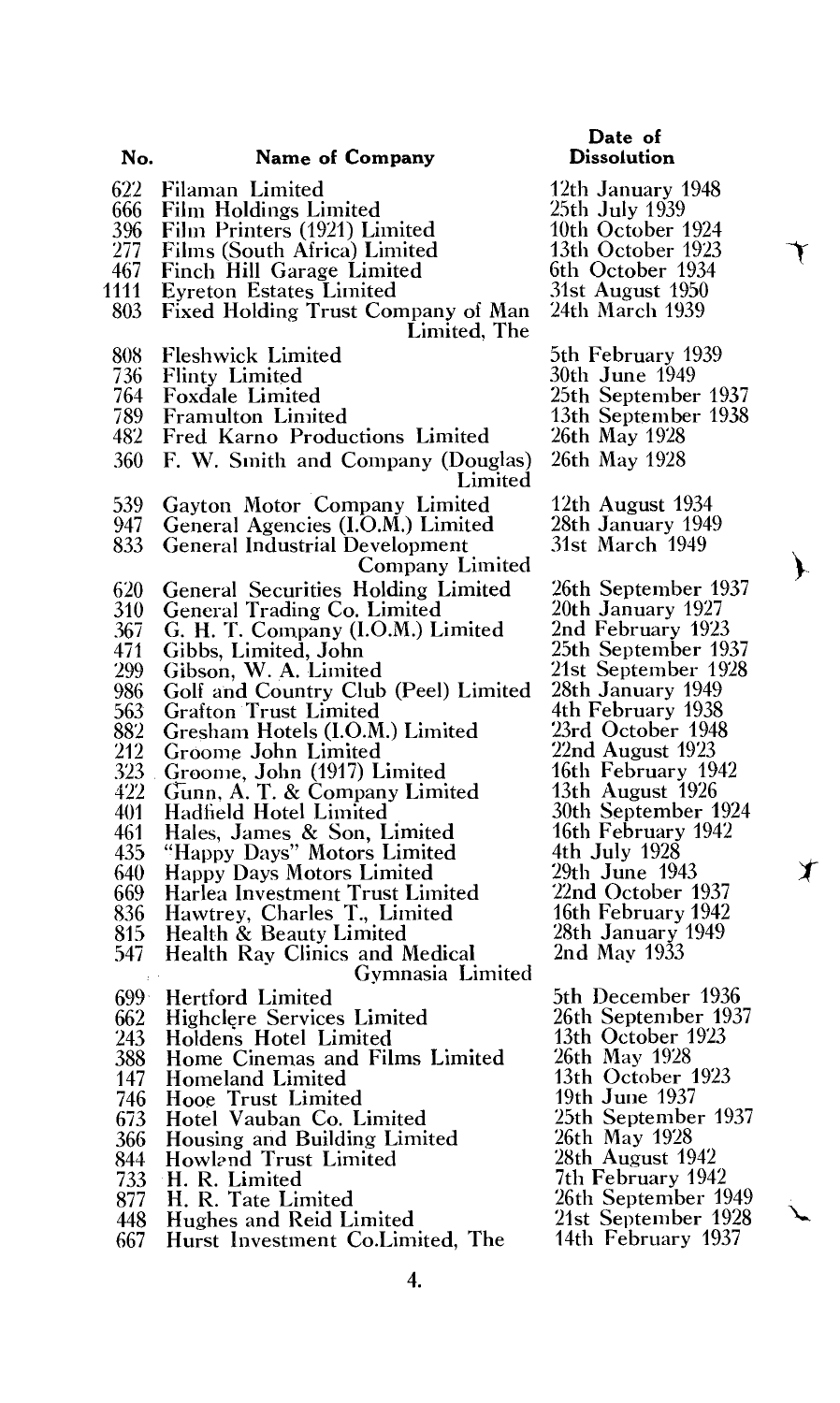|   | No.        | Name of Company                                                        | Date of<br><b>Dissolution</b>     |
|---|------------|------------------------------------------------------------------------|-----------------------------------|
|   | 650        | Ideal Housing & Investment Trust<br>Limited                            | 18th February 1936                |
| T | 130        | <b>Imperial Debenture Corporation</b><br>Limited                       | 13th October 1923                 |
|   | 325        | Insular Trading Company Limited,<br>The                                | 24th March 1939                   |
|   | 259<br>384 | Investment Corporation Limited, The<br>Isis Chemicals and Dyes Limited | 13th October 1923<br>2nd May 1933 |
|   | 807        | <b>Island Fixed Holding Limited</b>                                    | 11th July 1949                    |
|   | 681        | Island Trust Company Limited, The                                      | 11th March 1937                   |
|   | 632        | Isle of Man Automatics Limited                                         | 10th September 1943               |
|   | 383        | Isle of Man Bus and Motor Car Co.<br>Limited, The                      | 26th May 1928                     |
|   | 639        | Isle of Man Endowment Co. Limited,<br>The                              | 30th October 1935                 |
|   | 380        | Isle of Man Film Company Limited                                       | 26th May 1928                     |
|   | 412        | Isle of Man Hide and Skin Company<br>Limited, The                      | 21st September 1928               |
|   | 748        | Isle of Man Holdings Limited                                           | 13th September 1938               |
| 1 | 298        | Isle of Man Investments Limited, The                                   | 18th June 1933                    |
|   | 280        | Isle of Man Motor Touring Co.<br>Limited                               | 26th May 1928                     |
|   | 110        | Isle of Man Mutual Glass Insurance<br>Co. Limited                      | 13th October 1923                 |
|   | 329        | Isle of Man Playbox Company<br>Limited, The                            | 13th October 1923                 |
|   | 441        | Isle of Man Putting Greens Co.<br>Limited, The                         | 26th May 1928                     |
|   | 153        | Isle of Man Stud Co. Limited                                           | 22nd August 1923                  |
|   | 813        | Isle of Man Trading Co. Limited                                        | 4th September 1938                |
|   | 357        | J. J. Spence and Company Limited                                       | 24th March 1939                   |
|   | 402        | John Kermode Limited                                                   | 24th March 1939                   |
|   | 179        | Johnson & Company Limited                                              | 22nd August 1923                  |
|   | 285        | Johnston & Co. Limited, R.                                             | 6th September 1914                |
|   | 479        | Joseph Laurillard & Sales Limited                                      | 26th May 1928                     |
|   | 474        | Joyrides Limited                                                       | 6th October 1934                  |
|   | 544        | J. Usher and Company, Limited                                          | 8th November 1946                 |
|   | 644        | J. W. Currey & Company Limited                                         | 18th February 1936                |
|   | 216        | Kewley, Thomas, Limited                                                | 11th October 1903                 |
|   | 390        | Kings Head Hotel Limited, The                                          | 17th November 1936                |
|   | 788        | Kingston Investments Limited                                           | 24th March 1939                   |
|   | 647        | <b>Lescum Manufacturing Company</b><br>Limited                         | 18th February 1936                |
|   | 749        | Linby Company Limited                                                  | 22nd August 1937                  |
|   | 460        | Liver Radio Manufacturing Co.<br>Limited, The                          | 26th May 1928                     |
|   | 661        | London & Levant Leaf Tobacco Co.<br>Limited                            | 30th November 1937                |
|   | 411        | Ludgate Typewriter Company Limited'<br>The                             | 26th May 1928                     |
|   | 798        | Lydney Trust Limited                                                   | 16th February 1942                |
| L | 586        | Lyons W. (I.O.M.) Limited                                              | 1st February 1947                 |
|   | 536        | Mac's Shipping Agency Limited                                          | 24th March 1939                   |

丁

 $\boldsymbol{\lambda}$ 

Y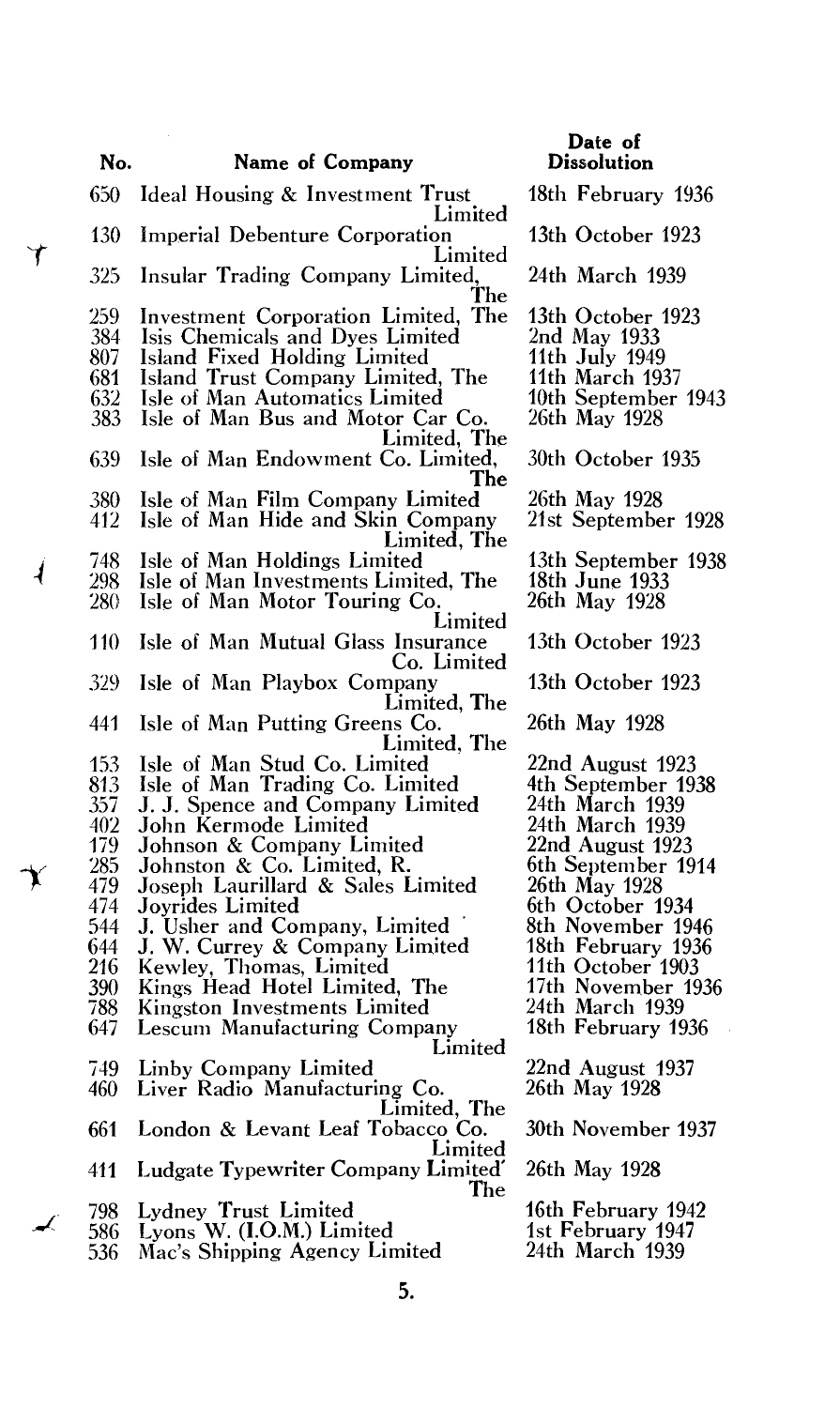| No.          | Name of Company                                    | Date of<br><b>Dissolution</b> |
|--------------|----------------------------------------------------|-------------------------------|
|              |                                                    |                               |
| 421          | Manchester & Bolton Produce Co.<br>Limited         | 26th May 1928                 |
| 475          | Manor Coal Co. Limited, The                        | 2nd May 1933                  |
| 556          | Manor Investment Co. Limited, The                  | 14th February 1937            |
| 428          | <b>Mantles</b> Limited                             | 2nd May 1933                  |
| 112          | <b>Manx Association Limited</b>                    | 22nd August 1923              |
| 92.          | Manx Billposters & Advertising Co.<br>Limited, The | 24th November 1903            |
| 244          | Manx Confectionery Manufacturers<br>Limited        | 13th October 1923             |
| 219          | Manx Cycle & Motor (Hiring) Co.<br>Limited         | 7th June 1903                 |
| 336          | <b>Manx Developments Limited</b>                   | 2nd May 1933                  |
| 711          | Manx Estates Limited                               | 11th June 1937                |
| 591          | Manx Haulage Limited                               | 20th April 1939               |
| 333          | Manx Ices Limited                                  | 2nd August 1922               |
| 276          | Manxland Investment Co. Limited,                   | 22nd January 1918             |
|              | The                                                |                               |
| 1028         | Manx Leathergoods Limited                          | 15th February 1949            |
| 466          | Manx Minerals Limited                              | 26th May 1928                 |
| 268          | Manx Motor Hiring Co. Limited, The                 | 13th October 1923             |
| 362          | Manx Photoplays Limited                            | 26th May 1928                 |
| 300          | Manx Touring Cars Limited, The                     | 22nd August 1923              |
| 873          | Manx Toys Limited                                  | 8th November 1946             |
| 315          | Manx Woodwork Industries Limited                   | 13th October 1923             |
| 158          | Marina (Douglas, Isle of Man) Limited              | 28th November 1894            |
| 816          | Marina Hairdressers Limited                        | 16th February 1942            |
| 619          | Marshall Ward Limited                              | 25th September 1937           |
| 745          | Marston Hill Co. Limited, The                      | 1st November 1936             |
| 716          | Martagon Company Limited, The                      | 7th October 1937              |
| 352          | Martin and Evans Limited                           | 29th August 1923              |
| 528          | Mayfield Estates Limited                           | 2nd May 1933                  |
| 1105         | Mayor and Tomlinson Limited                        | 17th April 1950               |
| 555          | Meadow Investment Co. Limited, The                 | 14th February 1937            |
| 665          | Melbourne Trust Co. Limited                        | 30th June 1937                |
| 149          | Mines Exploration & Development<br>Co. Limited     | 13th October 1923             |
| $75^{\circ}$ | Mona Coal Co. Limited                              | 13th October 1923             |
|              | 811 Mona Holding Limited                           | 5th February 1939             |
| 449          | Monna Plantations Limited, The                     | 26th May 1928                 |
|              | 554 Moor Investment Company Limited,<br>The        | 11th August 1932              |
| 720          | Mosul Railway Company Limited                      | 16th February 1942            |
| 266          | Motor Tours Limited                                | 30th September 1915           |
| 567          | National Agency Limited                            | 6th October 1934              |
| 478          | New Amusements (I.O.M.) Limited                    | 6th October 1934              |
| 426          | <b>New Fibre Exploitation Syndicate</b><br>Linited | 24th May 1927                 |
| 217          | New General Billposters (I.O.M.)<br>Limited        | 5th June 1904                 |
| 580          | Newthorpe Colliery (1931) Limited,                 | 6th October 1934              |

**6.** 

The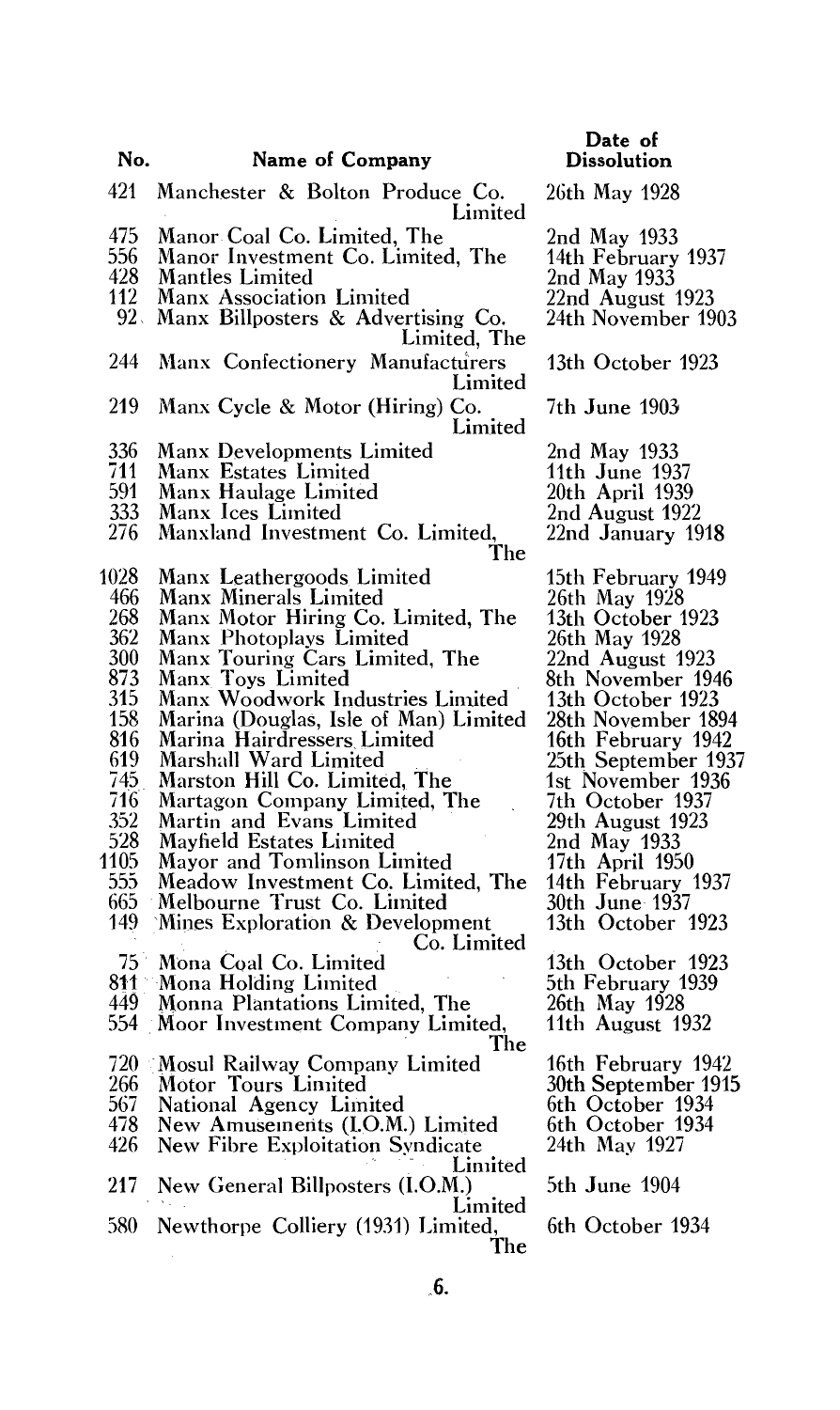|   | No.        | Name of Company                                                   | Dis                      |
|---|------------|-------------------------------------------------------------------|--------------------------|
|   | 379        | <b>Newton-Smith Textile Machinery</b>                             | 26th                     |
| Ţ | 391        | Limited<br>New Welsh Slate Quarries Limited,<br>The               | 24th                     |
|   | 759        | Niarbyl Limited                                                   | 25th                     |
|   | 431        | Niger Exploration Co. Limited, The                                | 26th<br>2nd              |
|   | 469<br>718 | Northern Clothing Co. (Manx) Limited<br>Northern Counties Limited | 29th                     |
|   | 462        | Northern Motor Co. Limited                                        | 26 <sub>th</sub>         |
|   | 553        | Oil Refiners (Isle of Man) Limited                                | $2\mathrm{nd}$ .         |
|   | 777        | Olton, Limited                                                    | 16th                     |
|   | 297        | Omnium Limited                                                    | 13 <sub>th</sub>         |
|   | 548        | Onchan Window Cleaning Co.                                        | 2nd                      |
|   |            | Limited                                                           |                          |
|   | 382        | Orange River Asbestos Mines Limited                               | 2nd .<br>$2nd$ .         |
|   | 417<br>594 | Over the Falls (I.O.M.) Limited<br>Palais de Broqueville, Limited | 6th (                    |
|   | 527        | Park Close, Limited                                               | 16th                     |
|   | 775        | Park Estates Limited                                              | 3rd I                    |
|   | 533        | <b>Pathfelt and Fencing Limited</b>                               | $2$ nd .                 |
|   | 726        | Percy Limited                                                     | 11 <sub>th</sub>         |
|   | 393        | <b>Peters Motors Limited</b>                                      | 26th                     |
|   | 552        | Peveril Amusements Limited                                        | $2nd$ .                  |
|   | 392        | P. H. & R. T. Richards Limited                                    | 12 <sub>th</sub><br>26th |
|   | 399<br>526 | Philip Trust Limited, The<br>Photowork (Isle of Man) Limited      | 13th                     |
|   | 660        | <b>Pictorial Enterprises Limited</b>                              | 18th                     |
|   | 371        | <b>Plant Fertilisers Limited</b>                                  | 13 <sub>th</sub>         |
|   | 407        | Port Erin Coal Co. Limited, The                                   | 11th                     |
|   | 127        | Port Erin Pavilion & Hotel Co.                                    | 13th                     |
|   |            | Limited                                                           |                          |
|   | 154<br>509 | Porter Galland Mason & Co. Limited<br>P. Richmond Limited         | ∙13th<br>2nd             |
|   | 152        | Princess Steam Laundry Limited, The                               | 13 <sub>th</sub>         |
| ¥ | 415        | Prospect Manufacturing Co. Limited,                               | 10th                     |
|   |            | The                                                               |                          |
|   | 830        | P. Towns, Limited                                                 | $3rd \nmid$              |
|   | 458        | Quaye, T. C. Limited                                              | 19th                     |
|   | 809        | Ramsey Hotels, Limited                                            | 8th N                    |
|   | 520<br>573 | Ramsey Ice Company Limited, The                                   | 13th<br>24th             |
|   | 754        | Ratcliffe Estates Limited<br>Reginald Limited                     | 13 <sub>th</sub>         |
|   | 541        | Reliance Agency Limited                                           | $2nd$ i                  |
|   | 646        | Reynolds & Co. Limited                                            | 18th                     |
|   | 741        | Rhodes Limited                                                    | 12 <sub>th</sub>         |
|   | 750        | Richards Limited                                                  | 13th                     |
|   | 377        | Richards Budd and Co. Limited                                     | 21st                     |
|   | 470        | Rigby's Manx Holiday Camps<br>Limited                             | 24th                     |
|   | 584        | Robert Wood Superheater Co.                                       | 6th (                    |
|   |            | <b>Limited The</b>                                                |                          |
| ✔ | 687        | <b>Rogate Limited</b>                                             | 5th N                    |
|   | 778        | Rolle Investment Co. Limited, The                                 | 13 <sub>th</sub>         |

#### **Date of Dissolution**

May 1928

March 1939

- September 1937
- 26th May 1928
- 2nd May 1933
- September 1937
- 26th January 1926
- 2nd May 1933
- February 1942
- October<sup>1923</sup>
- May 1933
- 2nd May 1933
	- 2nd May 1933
	- October 1934
	- 16th February 1942
	- 3rd February 1938
	- 2nd May 1933
	- 11th April 1937 May 1928
	- May 1933
	-
	- November 1925 May 1928
		-
	- 13th September 1938 18th February 1936
	- 13th October 1923
	- December 1926
	- October 1923
	- October 1923
	- May 1933
	- October 1923
	- October 1926
		- August 1944
	- 19th April 1938
	- 8th November 1946
	- September 1938
	- October 1942
	- September 1938
	- May 1933
	- 18th February 1936
	- 12th October 1937
	- September 1938
	- September 1928 March 1939
	-

## October 1934

5th March 1945 September 1938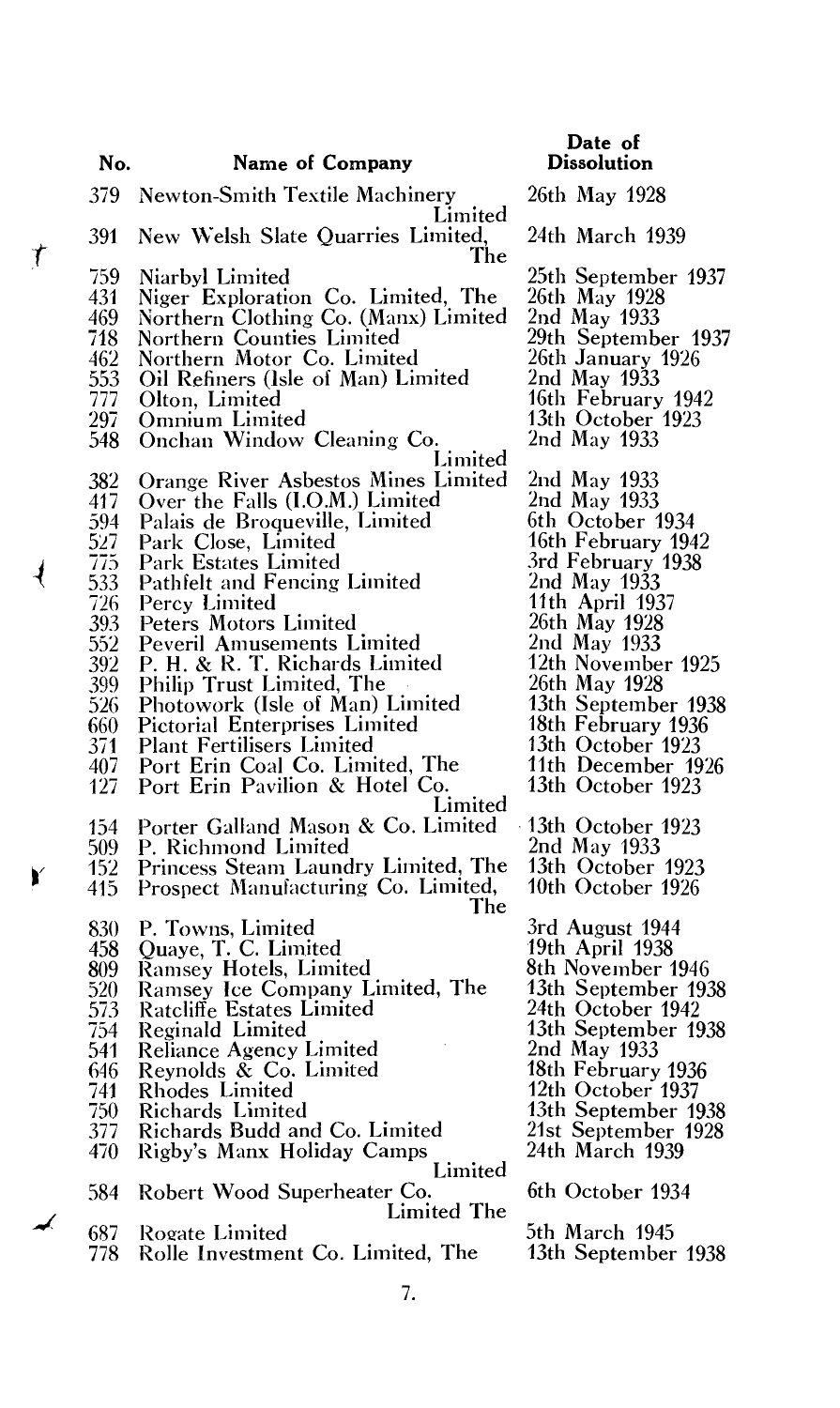- 688 Romulus Trust Limited
- 370 Roofing and Fencing Limited
- 784 Rowsley Limited
- Royal Trusts Assets & Securities Corp. Limited
- 491 Rushen Diamond Coal Company Limited
- 781 S. & **F.** Investments Limited
- 785 S. & F. Trustee Company Limited
- 576 S. F. Wilkinson & Company Limited
- 760 Sandygate Limited
- 728 Second Albury Limited

#### Second New Fibre Syndicate Limited, The

- 729 Second Percy Limited
- Securities Guarantee & Investment Corporation Limited, The
- 307 Seymour Limited
- 612 Shares and Securities Limited
- 437 Shaws Motors Limited
- 691 Silpho Company Limited<br>704 Skeltons Limited
- 704 Skeltons Limited
- South Atlantic Trading and
	- Development Syndicate Limited
- 588 Speedboats Limited
- 659 Stability Limited<br>117 Standard Contra
- **Standard Contract & Debenture** Corporation Limited
- 500 Strand Boot Stores Limited<br>730 Strathavon Limited
- 730 Strathavon Limited
- 684 Stuart Trustee Company, Limited The<br>434 Subletha Limited
- 434 Subletha Limited
- 605 Swales, T. Limited
- 301 Taxi & Automobile Co. Limited, The
- 843 Technical Developments Limited<br>613 Texas Ranch Rodeo Company, Tl
- 613 Texas Ranch Rodeo Company, The
- 606 Theakston Limited
- 608 Theatrical Service Limited
- 
- 635 Trade Competitions Limited 692 Travel & Sports Press Limited
- 425 Tregenna Trust Limited, The
- 
- 707 Trent Land Company Limited 708 Twyning Manor Estate Co. Limited
- 767 Tynwald Trustees Limited
- 
- 630 United Amusements Limited 636 Universal Display Service Limited
- 345 Vanguard Motor Tyre Co. Limited

The

- 731 Venture Company Limited, The
- 261 Victoria Syndicate, The
- 369 Viking Marine Insurance Co. Limited
- 389 Vitamines (I.O.M.) Limited
- 786 Wargrave Trust Limited, The

## **Date of Dissolution**

24th December 1937 26th May 1928 31st August 1937 23rd April 1923

#### 6th October 1934

4th September 1937 4th September 1937 22nd September 1933 25th September 1937 11th April 1937 26th May 1928

11th April 1937 13th October 1923

- 13th October 1923 16th February 1939
- 4th May 1928 22nd August 1937
- 14th December 1937

26th May 1928

20th December 1947 18th February 1936 13th October 1923

18th February 1936 3rd February 1938 9th November 1939 2nd May 1933 16th August 1940 23rd April 1926 8th November 1946 6th October 1934 6th October 1934 6th October 1934 18th February 1936 25th September 1937 4th February 1927 7th April 1938 26th January 1938 16th February 1942 16th February 1942 18th February 1936 26th May 1928

Y

16th February 1942 10th January 1911 26th May 1928 26th May 1928 3rd February 1938